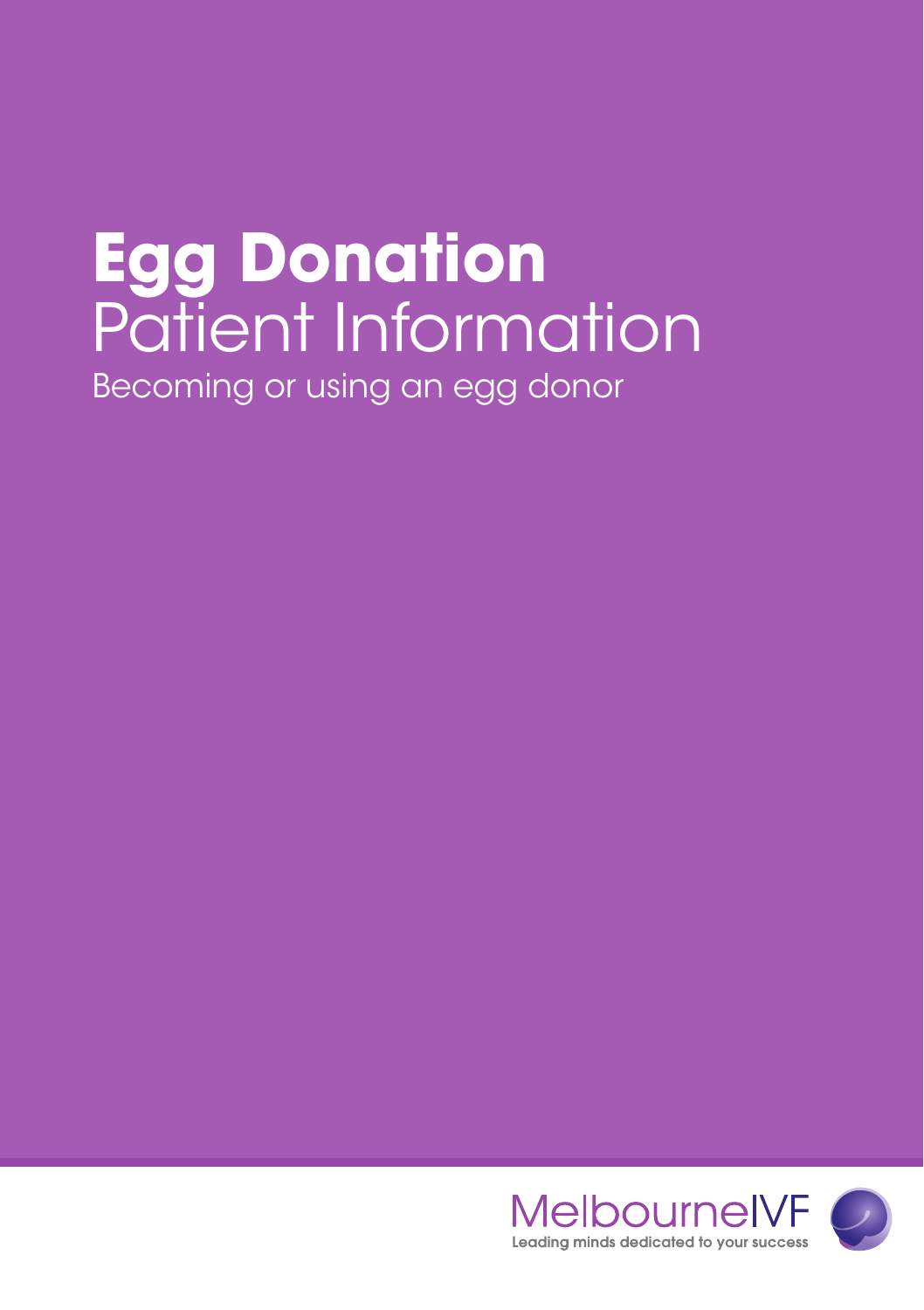## **Contents**

| <b>Introduction</b>                                                | 2                 |
|--------------------------------------------------------------------|-------------------|
| <b>General information</b>                                         | 2                 |
| What is egg donation?                                              | $\overline{2}$    |
| What is Recipient Recruited Donation?                              | $\overline{2}$    |
| Who can use donor eggs?                                            | $\overline{2}$    |
| Who can be an egg donor?                                           | $\overline{3}$    |
| Can I be paid to be an egg donor?                                  | 3                 |
| Becoming an egg donor - what is involved?                          | 3                 |
| Preparing for treatment (Donor)                                    | $\overline{4}$    |
| Medical appointment                                                | 5                 |
| Donor Nurse appointment                                            | $\overline{5}$    |
| Counselling appointments                                           | 5                 |
| Nurse information session                                          | $\ddot{\circ}$    |
| Treatment information for the donor                                | $\overline{7}$    |
| Becoming a recipient of donor eggs — what is involved?             | 8                 |
| Medical appointment                                                | 8                 |
| Donor Nurse appointment                                            | 9                 |
| Patient Liaison Administrator appointment                          | 9                 |
| Counselling appointments                                           | 9                 |
| <b>Donors from overseas</b>                                        | 10                |
| Preparing for treatment (Recipient)                                | 11                |
| Treatment information for egg donors and recipients                | $12 \overline{ }$ |
| Treatment timeline for egg donors and recipients                   | 13                |
| Legislative requirements: Assisted Reproductive Treatment Act 2008 | 14                |
| Status of children                                                 | 14                |
| <b>Birth registration</b>                                          | 14                |
| Telling children about their donor origins                         | 15                |
| <b>Contacts and resources</b>                                      | 16                |
| <b>Journal articles</b>                                            | 16                |
| <b>Books</b>                                                       | 16                |
| <b>DVD</b>                                                         | 16                |
| <b>Support Groups</b>                                              | 17                |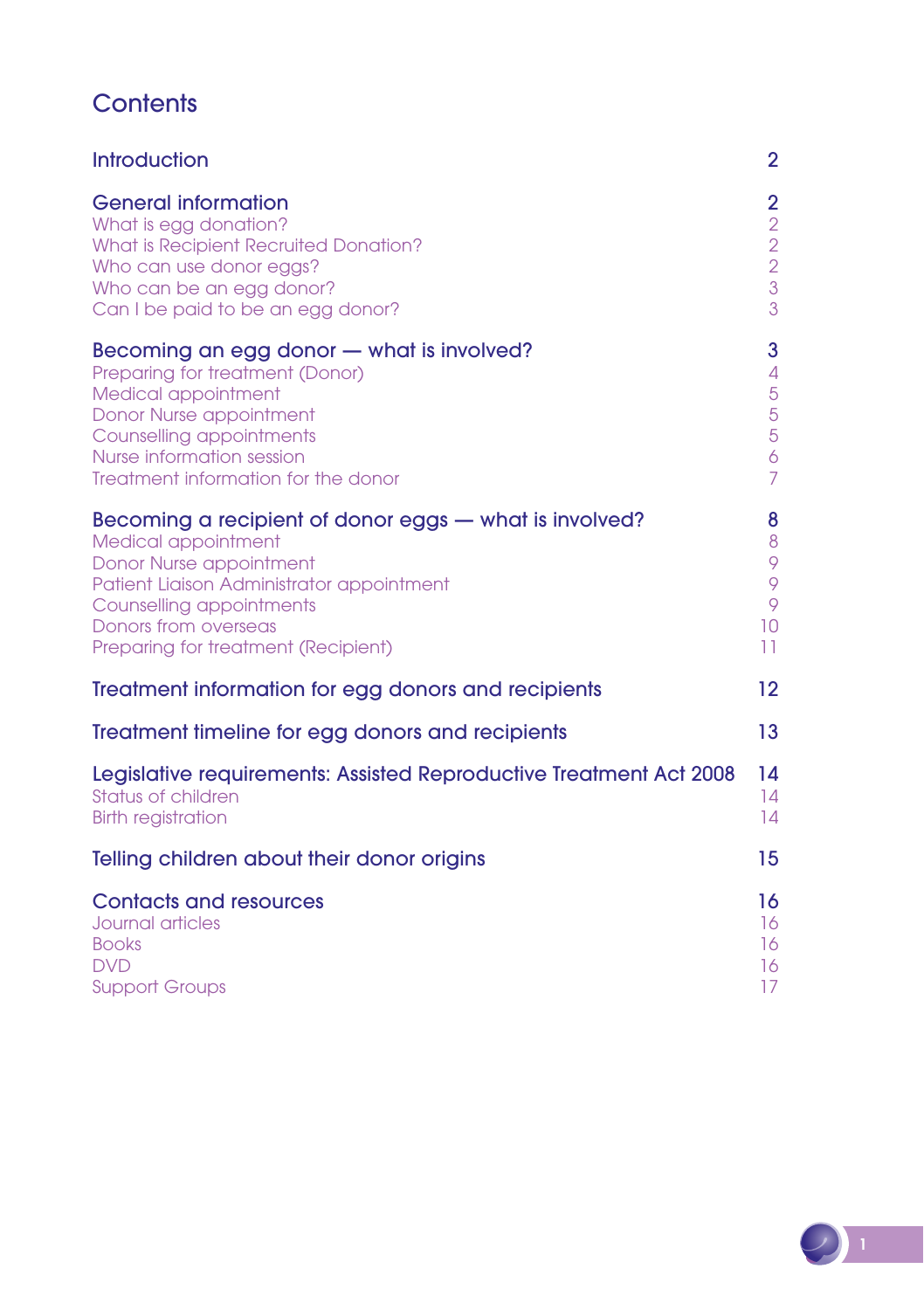## **Introduction**

The decision to use donated eggs will have a significant impact on the people who achieve a family through the donor program and on the children in that family. The decision to donate may also have a significant impact on the donor and their family. Therefore donating eggs and being recipients of donor eggs should be a considered and informed decision.

This booklet provides the information necessary to assist donors and recipients in making informed decisions in regards to offering or receiving donor eggs, including legal rights and responsibilities, medical treatment and social issues. Advice is also provided on how to advertise, meet and select a potential egg donor.

Melbourne IVF's donor program nurse is your point of contact (for both recipients and donors); they will provide information and guidance on the procedures and processes involved in becoming an egg donor or recipient. We encourage you to contact the donor program nurse at any stage by phoning 03 9473 4401 or by emailing donoreggembryo@mivf.com.au.

## General information

## What is egg donation?

Egg donation refers to the use of eggs donated by another woman who acts as a 'donor' to assist an individual or couple who are the 'recipient(s)', in their attempt to become parents. In order to donate eggs, the donor must undertake treatment on an IVF cycle.

The use of donor eggs is an option for women unable to produce their own eggs, or when it has become clear that her eggs are of a poor quality and are unlikely to lead to the birth of a child. In some circumstances, the donation might be sought because the woman carries a rare genetic disease.

## What is Recipient Recruited Donation?

Recipient recruited donation refers to the recipient finding their own donor. At Melbourne IVF, egg donors are all recipient-recruited due to the difficulty in sourcing clinic recruited egg donors. Egg donors are usually relatives or friends but may also be acquaintances or recruited through advertising.

## Who can use donor eggs?

Many women are unable to use their own eggs for a variety of reasons, including:

- Women with no ovaries, or poorly developed ovaries.
- Women with premature menopause.
- Where there is a chance of passing on genetic diseases.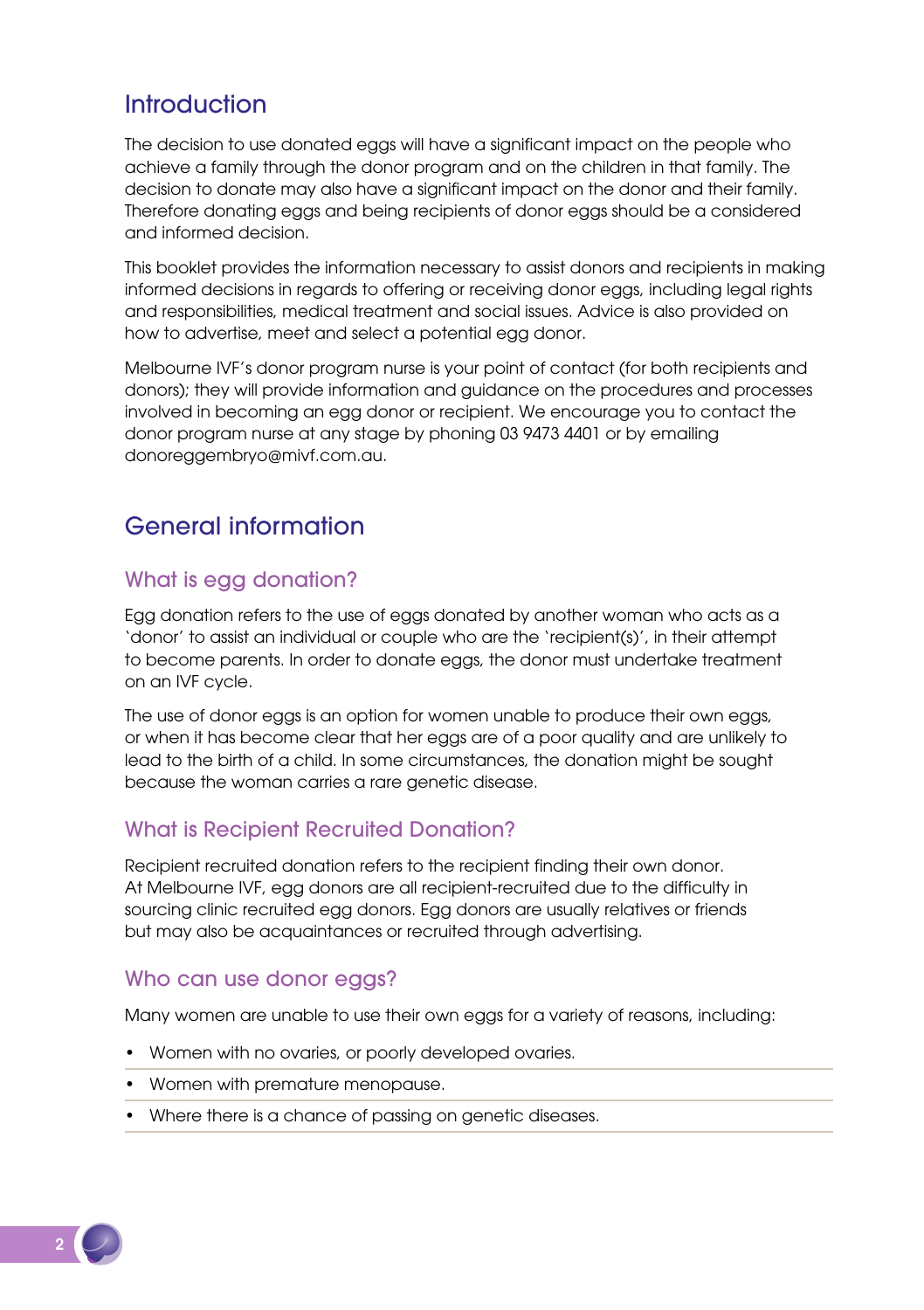- Women with fertility problems resulting from chemotherapy, surgery or illness.
- Women who have had IVF where poor egg quality was found on repeated cycles of treatment.

Melbourne IVF places no social or cultural limitations on women who wish to undertake egg donor treatment. Melbourne IVF offers treatment to a woman up to her 51st birthday.

## Who can be an egg donor?

Egg donors should be aged between 25–40 years and preferably have completed their own families. Women who have had a tubal ligation or a contraceptive device implanted may be egg donors.

In some instances for potential egg donors, a review by a clinical psychiatrist is required. The case is then presented to the Clinical Review Committee for approval prior to proceeding. These include where the potential egg donor:

- Is under 25 years of age.
- Has offspring under 12 months of age.
- Intergenerational donation is proposed e.g. niece to aunt.

The donor process may only commence once these requirements are satisfied and approval granted by the Clinical Review Committee.

An appointment for the donor with the recipient's Melbourne IVF Fertility Specialist must be scheduled. The donor is required to obtain a referral to the fertility specialist. At this appointment the doctor will obtain the donor's medical and gynaecological history and discuss procedures and implications of treatment. It is important that both personal and family histories of illness, genetic conditions and/or medical treatments are discussed. The donor will be required to complete a Genetic and Medical Health Questionnaire.

## Can I be paid to be an egg donor?

No, donating eggs is purely altruistic. In Australia it is illegal to receive or make any type of payment for human tissue, including donated eggs. Under the Prohibition of Human Cloning for Reproduction Act 2008 (Victorian legislation), egg donors may be reimbursed for reasonable expenses incurred during the donation process, such as travel and parking, however they cannot be compensated for loss of work time.

## Becoming an egg donor — what is involved?

Prior to commencing treatment, both the donor and the recipient are required to attend pre-treatment appointments, including medical and counselling appointments, and a combined nursing information session to understand and discuss all of the procedures and processes involved in the treatment.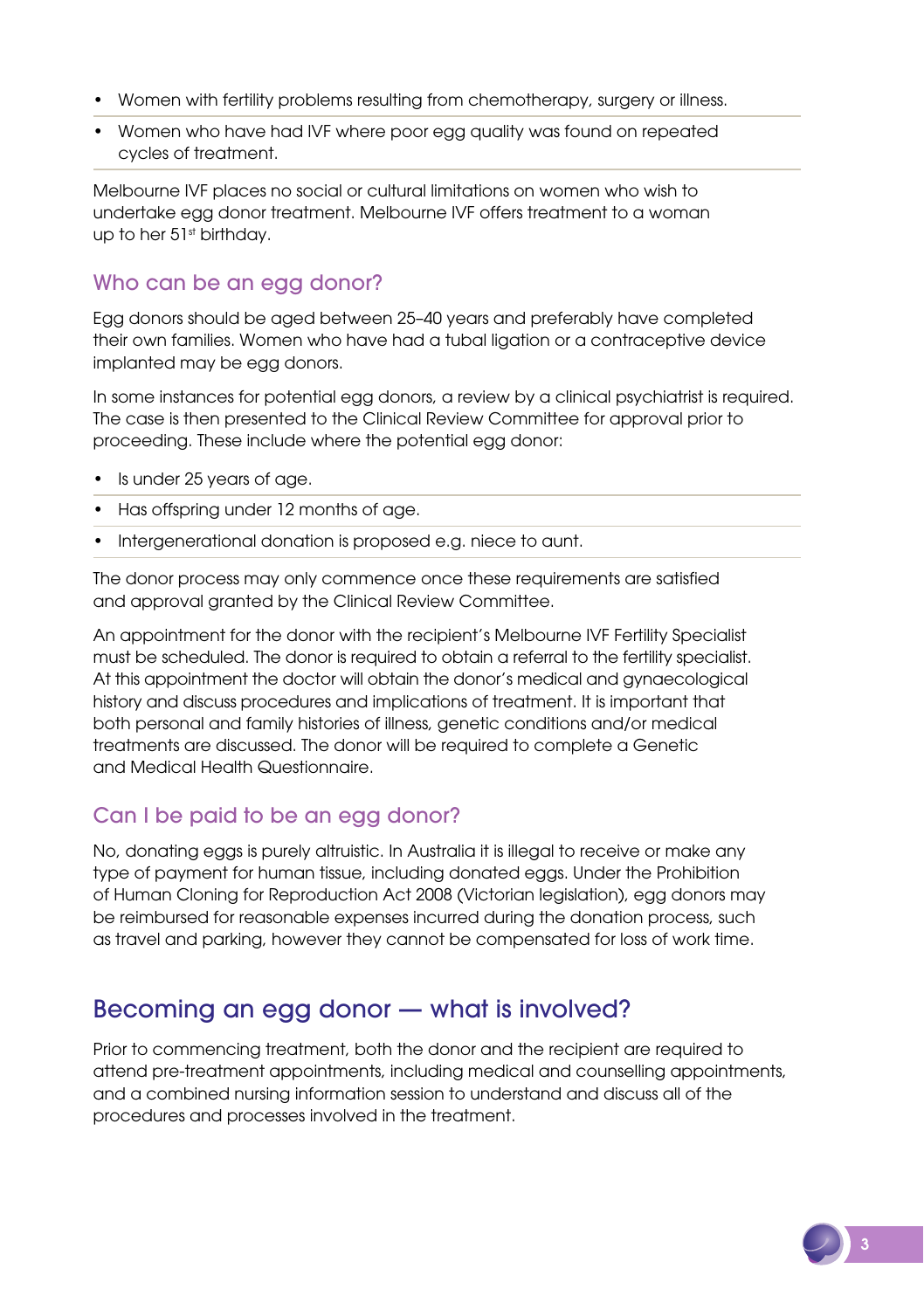## Preparing for treatment (Donor)

| <b>Contact Donor Team</b>                                      | Donor Program Nurse provides information about the program.                                                                                                                                                                                                                                                                                            |  |  |
|----------------------------------------------------------------|--------------------------------------------------------------------------------------------------------------------------------------------------------------------------------------------------------------------------------------------------------------------------------------------------------------------------------------------------------|--|--|
| ◡                                                              |                                                                                                                                                                                                                                                                                                                                                        |  |  |
| <b>Medical Appointment with</b><br><b>Fertility Specialist</b> | Donor attends appointment to undertake medical evaluation, explain<br>process, review treatment plan, sign consent forms and arrange any<br>pre-donation screening tests.                                                                                                                                                                              |  |  |
| J                                                              |                                                                                                                                                                                                                                                                                                                                                        |  |  |
| <b>Contact Patient Liaison</b><br><b>Administration</b>        | The Patient Liaison Administration team will register the donor and<br>schedule the required appointments 1 x donor team, 1 x nursing,<br>two counselling appointments (with same counsellor as recipient).                                                                                                                                            |  |  |
| ◡                                                              |                                                                                                                                                                                                                                                                                                                                                        |  |  |
| <b>Donor Team Appointment</b>                                  | Both the donor and recipient attend all meetings to discuss all<br>requirements. An information pack is provided. Partners are also<br>welcome to attend however it is not essential.                                                                                                                                                                  |  |  |
| ◡                                                              |                                                                                                                                                                                                                                                                                                                                                        |  |  |
| <b>Counselling Appointment</b>                                 | Donor and partner (if applicable) attend to discuss implications,<br>sign consents. Donors and recipients will see the same counsellor<br>at separate appointments.                                                                                                                                                                                    |  |  |
| ◡                                                              |                                                                                                                                                                                                                                                                                                                                                        |  |  |
| <b>Counselling Appointment (2)</b>                             | Second counselling appointment with same counsellor organised<br>for at least 2 weeks after first counselling appointment to review<br>issues and sign consents.<br>Appointment times are booked back to back with the recipients'<br>counselling appointment, in case a joint counselling session is required.                                        |  |  |
| ◡                                                              |                                                                                                                                                                                                                                                                                                                                                        |  |  |
| <b>Nursing Information Sessions</b>                            | Both the donor and recipient attend a nurse information session<br>together to discuss the cycle in detail prior to commencing treatment.<br>Partners are welcome to attend however it is not essential. Screening<br>blood test request slips provided, including genetic carrier screening<br>for donors. Partner to also have screening blood test. |  |  |
| ◡                                                              |                                                                                                                                                                                                                                                                                                                                                        |  |  |
| <b>Fertility Specialist Review</b>                             | Fertility Specialist (and in some instances geneticist) reviews any<br>outstanding consents or if further follow up is required prior to<br>commencing.<br>Once all requirements complete for both donor and recipient,<br>treatment can commence.                                                                                                     |  |  |
| ◡                                                              |                                                                                                                                                                                                                                                                                                                                                        |  |  |

**Treatment begins (see page 12) Donor calls donor nurse on Day 1**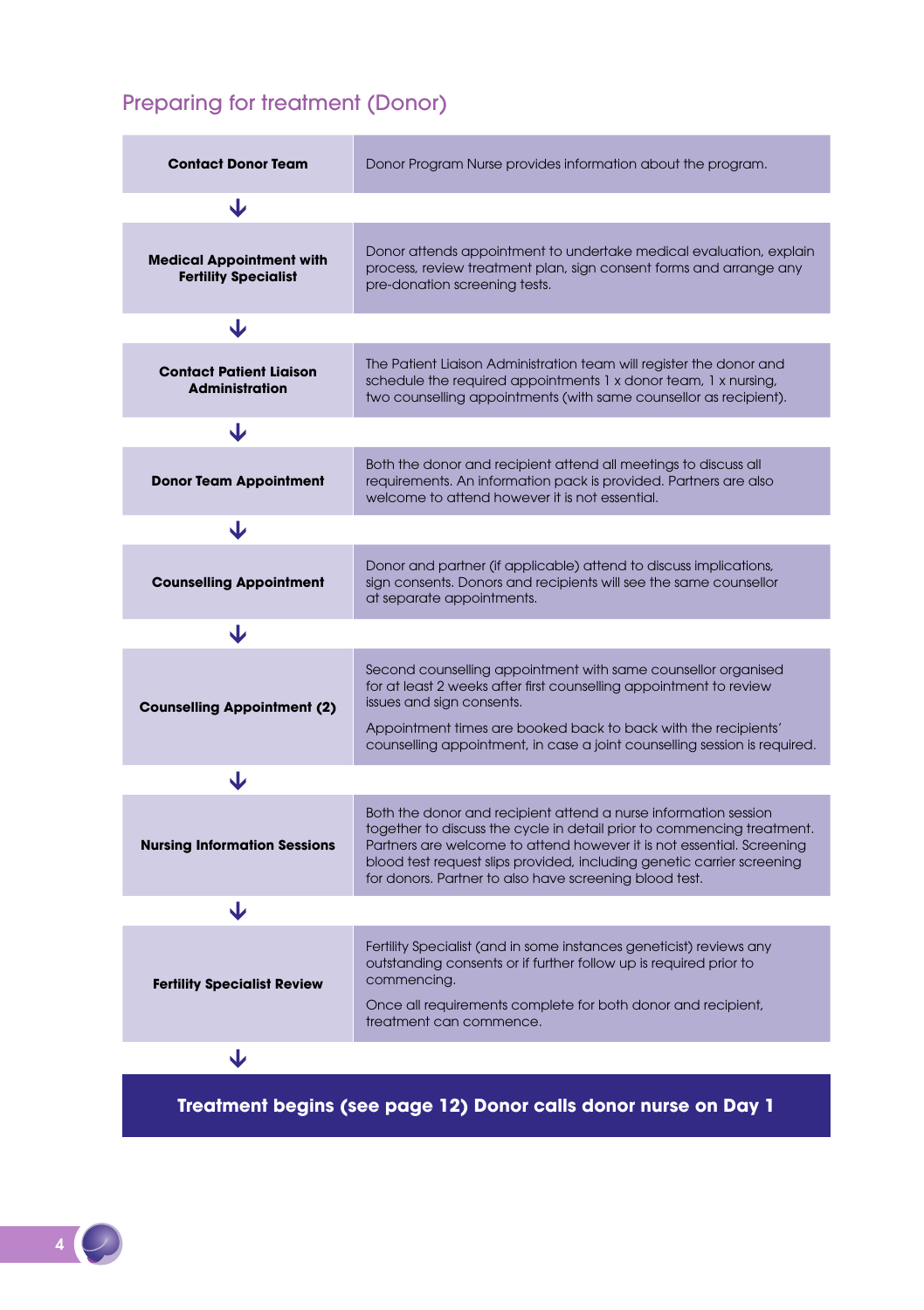## Medical appointment

An appointment with a fertility specialist is arranged separately for both the donor and the recipient to review their medical history, arrange screening and hormone blood tests, explain the process, sign consents and discuss implications of treatment. In addition egg donors will also be tested for Cystic Fibrosis, Thalassaemia, SMA, Fragile X, and Karotype;; other genetic tests will be ordered as appropriate. It is not possible to screen donors for genetic problems unless there is a known risk of a particular condition.

Egg donors and partners, must have blood tests for HIV (AIDS), Hepatitis B & C, Syphilis, Cytomegalovirus, HTLV.

Egg donors are required to complete a Genetic and Medical Health Questionnaire. Any issues that arise from the completion of these forms will be discussed with the fertility specialist and if necessary referred to a geneticist for review.

#### Melbourne IVF fertility specialists recommend that egg donors commence taking folic acid 3 months prior to donating their eggs.

## Donor Nurse appointment

The donor and recipient will meet with the Donor Egg Nurse who will provide them with an information pack relating to the program and provide them with a general timeline of how the process will work.

## Counselling appointments

In Victoria, it is a legislative requirement that donors meet with a counsellor to discuss the implications of egg donation. It is a Melbourne IVF requirement based upon NHMRC ethical guidelines that donors' partners (if applicable) also attend the counselling sessions. This is an opportunity to consider all the issues and implications associated with their decision to be involved in the donor program and to make an as informed decision as possible. Recipients and their egg donors (and respective partners) will initially have separate counselling appointments with the same counsellor. A combined session may be scheduled as part of this process at the counsellor's discretion as there may be common issues to discuss. There are at least two counselling sessions each for both donor and recipient (and partners). Consent forms are signed with the counsellor.

Recipients and donors may contact or schedule further appointments with the counsellors to discuss questions or concerns at any stage of the treatment process. Counselling appointments are available at East Melbourne, The Women's Hospital or at Melbourne IVF local clinics.

It is important to consider the following issues as these will be explored in the counselling sessions.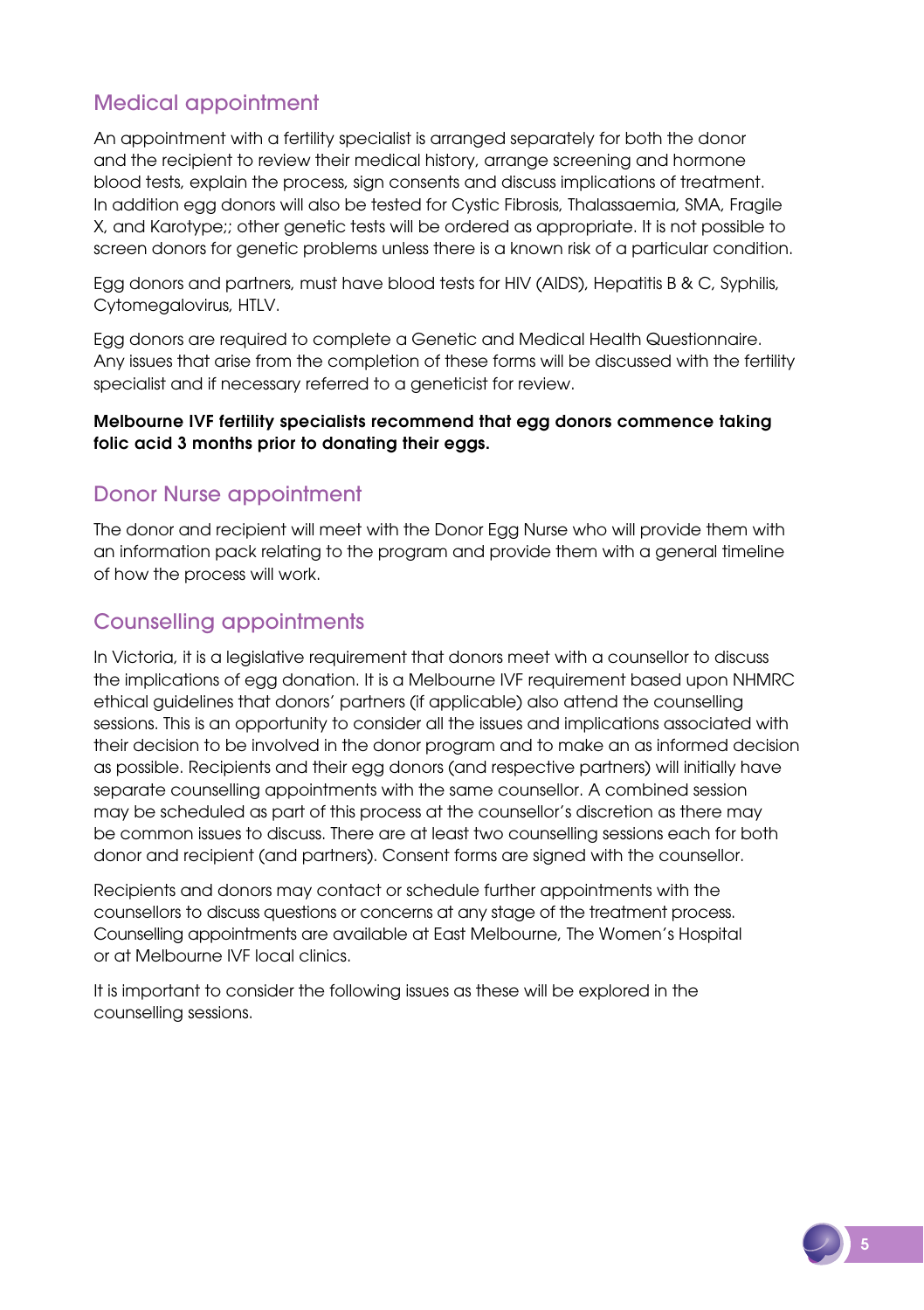#### Becoming an egg donor — issues to consider:

- Why you wish to become an egg donor.
- How will you feel about a child conceived from your egg donation?
- Issues regarding your own fertility that might require discussion with your fertility specialist or counsellor (e.g. previous pregnancy losses).
- How the donation, whether successful or not, is likely to impact on your relationship with the recipient(s) and/or your own relationships.
- How will you feel when a child is born as a result of your donation?
- What your children should know (if applicable).
- How will you feel if the donor conceived child contacts you at age 18 or wants earlier contact?
- What should your family and friends be told?
- Who else should you tell?

#### Donors and Recipients — issues for discussion:

- Which appointments will the recipient(s) attend with donor, and vice versa i.e. fertility specialist, egg collection, embryo transfer.
- What information will be provided to the donor about embryos formed.
- How will communication between donor and recipient occur i.e. phone, email.
- Having a clear understanding of each other's approach to disclosing any child's donor origins.
- What future contact will occur between donor and recipient if a pregnancy occurs: how often and by what means. Expectations of contact for the near future should be clarified as much as possible with the understanding that feelings and needs may change over time.
- Options for any excess embryos in storage once the recipient(s) have completed their family?

#### Nurse information session

Once the medical and counselling appointments are completed, the donor and recipient will attend a nurse information session together to understand the medications involved and treatment cycle timeline. It is recommended that partners attend this session, however it is not essential. During this session the nurse will explain the following:

- The process involved for the egg donor/recipient cycle and the importance of scheduling for these cycles.
- The function of the medications used during the various stages of the treatment cycle.
- The nurse will demonstrate how to administer the medications.
- The nurse will provide screening blood test request slips for all partners.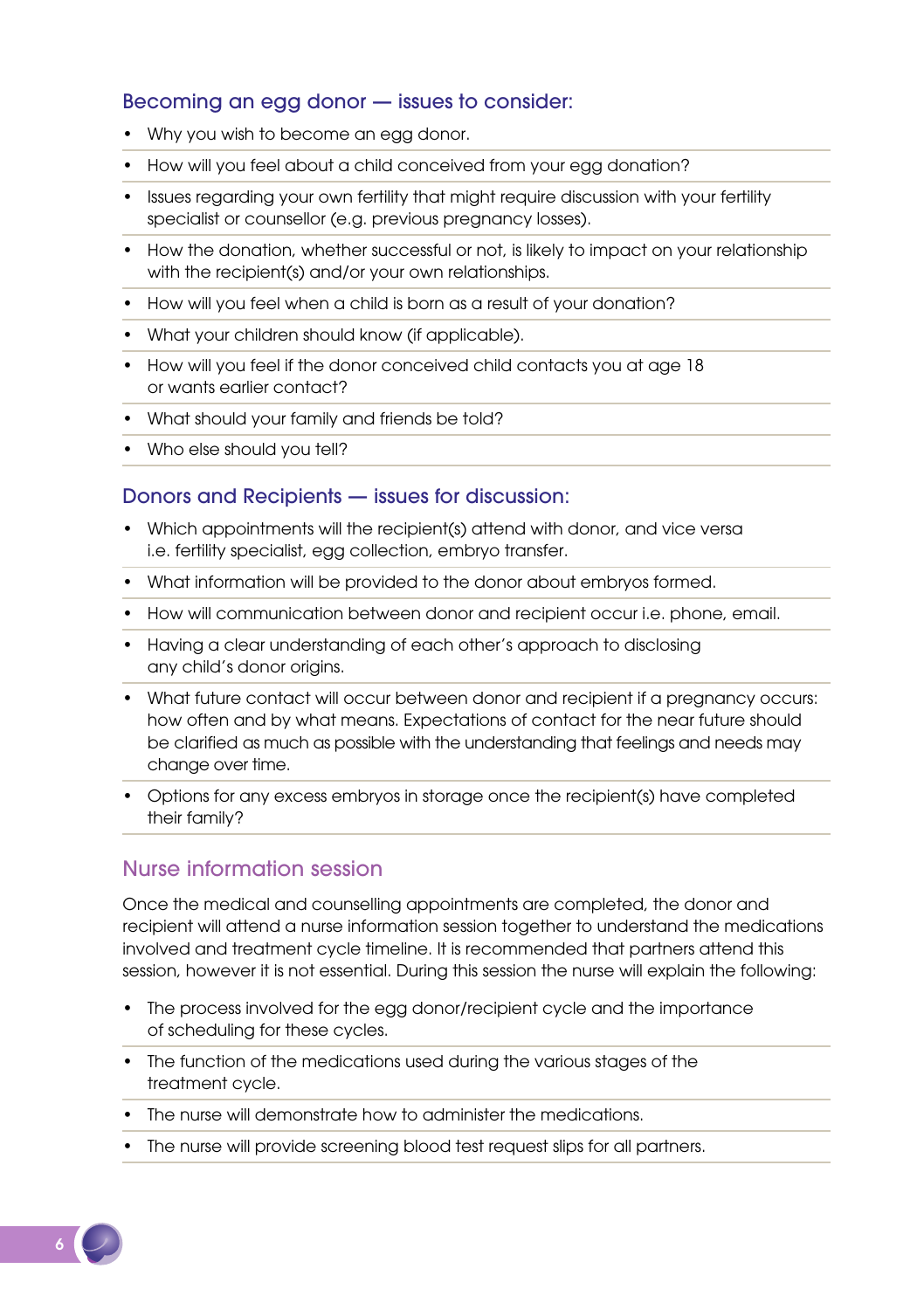## Treatment information for the donor

Egg donors are required to undergo an IVF cycle in order to retrieve the eggs. If the recipient wishes to undertake a fresh embryo transfer, both donor and recipient will call the nurses on Day one of their cycles, to arrange for the donor and recipient's cycles to be co-ordinated and synchronised. This ensures the embryo transfer will take place at the appropriate time.

#### Down regulation

The first part of the IVF cycle is known as Down Regulation where the ovaries are 'kept quiet' by taking the oral contraceptive pill (OCP) and Synarel (a nasal spray) which inhibit ovulation.

#### Down regulation scan

After approximately 4 weeks a down regulation scan is performed to ensure the ovaries are quiet (no follicles or cysts present) and the lining of the uterus is thin.

#### Stimulation

After this scan you will enter into the second phase of the cycle known as Stimulation. Follicle Stimulating Hormone (FSH) injections are administered daily. It is recommended that donors have protected intercourse once they have commenced follicle stimulating hormone injections until resuming their regular method of contraception.

The injections are synthetic hormones which stimulate the development of ovarian follicles. The number of follicles that develop depends on the individual's response to the medication.

#### Stimulation scan

A stimulation scan is performed by your doctor after 5–7 days of injections. At this scan the doctor measures the endometrial thickness, size and number of follicles on both ovaries to determine when eggs should be collected. The egg collection procedure is usually 12–14 days after starting injections.

#### Common side effects of medications

- Headache
- Abdominal distension and discomfort
- Breast tenderness
- Mood changes
- Hot flushes
- Ovarian Hyper Stimulation Syndrome (OHSS)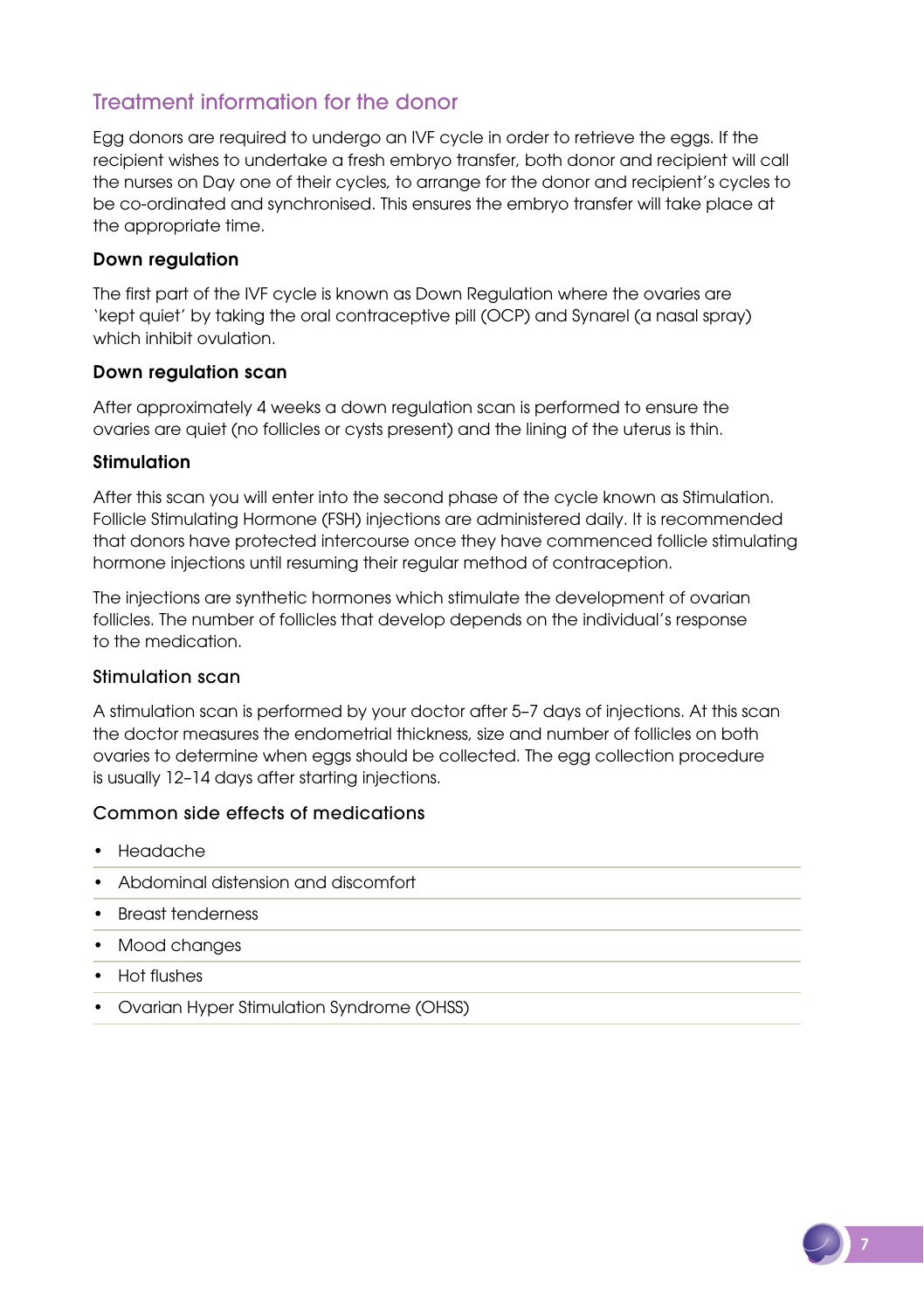#### Egg collection procedure

The egg collection is the final procedure for the donor. This procedure is usually performed in the morning, taking approximately 20 minutes, depending on the number of follicles. A light anaesthetic is usually administered however a general anaesthetic may be required. After egg collection you will remain in recovery for approximately 2 hours or longer if you have had a general anaesthetic, before being discharged.

As you have had an anaesthetic you will not be able to drive, work or be home alone once discharged. After egg collection you may experience mild discomfort (similar to period pain), bloating, tiredness and slight bleeding. This should subside within a couple of days.

That afternoon the recipient's partners prepared sperm or donor sperm is added to the eggs to allow for fertilisation to occur.

Depending on how you feel, you may return to work and normal duties 1–2 days following egg collection. The donor should expect a menstrual period approximately 8–14 days after egg collection.

Their period may be irregular for 1–2 months after an IVF cycle and should return to normal after this.

Two to five days after egg collection 1–2 embryos are transferred into the recipient and hopefully a pregnancy will occur.

Please note that cycles may vary from that stated above. Further detailed information will be provided during the nurse information session.

## Becoming a recipient of donor eggs — what is involved?

Becoming a recipient of donor eggs involves attending a series of pre-treatment appointments with an IVF fertility specialist, counsellor, donor nurse and Patient Liaison Administrator (PLA), to understand and discuss the procedures and processes involved. Please contact a member of the Patient Liaison Adminstration team to schedule the necessary appointments once you have seen your treating doctor.

#### Medical appointment

An appointment with a fertility specialist is arranged separately for both the donor and the recipient to review their medical history, arrange screening and hormone tests, explain the process, sign consents and discuss implications of treatment. Egg recipients and partners must have blood tests. Further screening bloods or genetic tests may be required.

The fertility specialist will discuss with the recipient whether they wish to use the eggs immediately in a fresh embryo transfer or quarantine (freeze) them all and wait six months for re-testing of the donor for infectious diseases (screening blood tests). There is an approximate 20% loss of embryo potential when freezing is undertaken.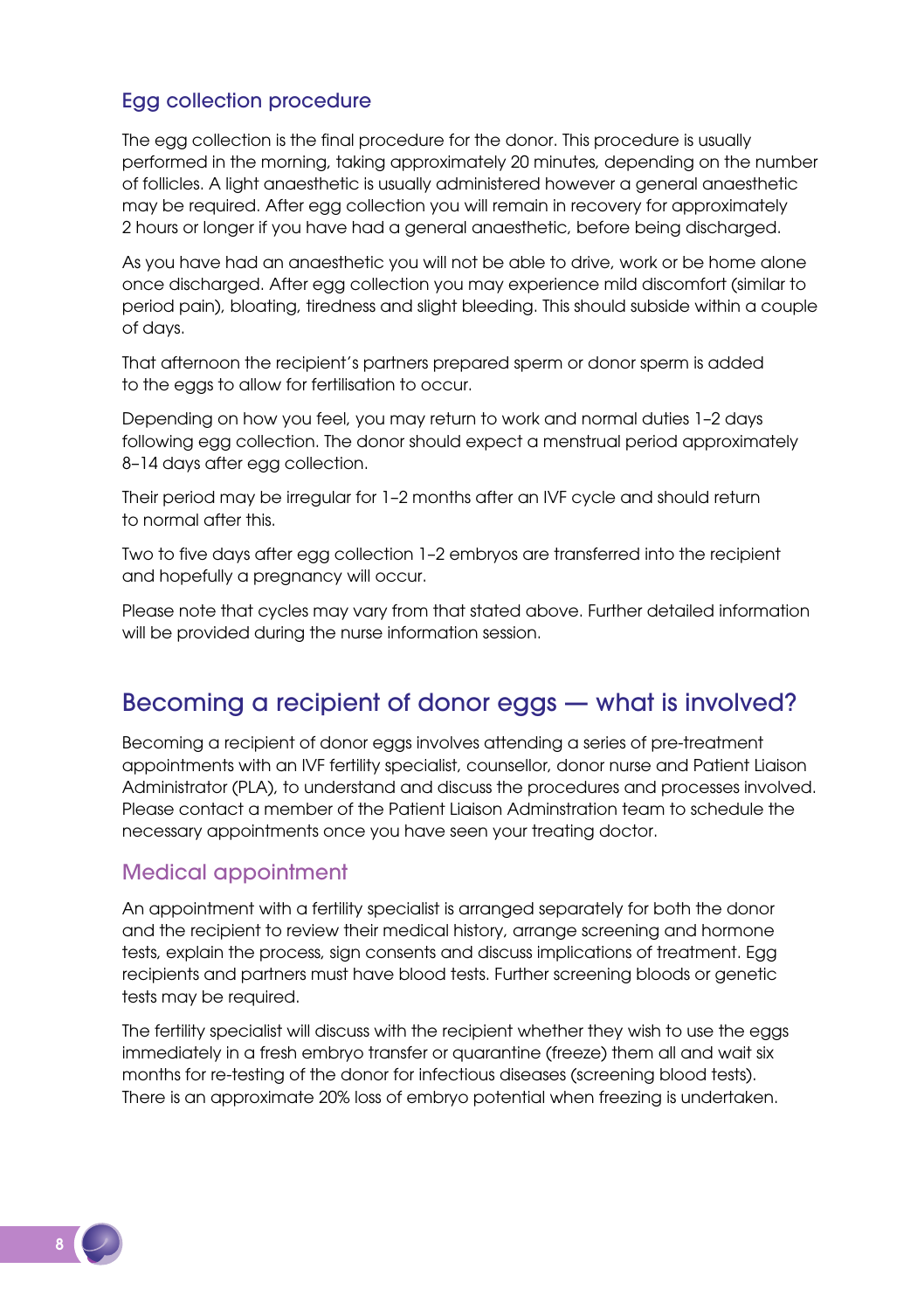Melbourne IVF's policy is to allow recipients to make this decision for themselves after discussion with their fertility specialist. If they wish to proceed with a fresh embryo transfer then "Consent to Use Fresh Donor Eggs without HIV Quarantine" needs to be signed. If recipients decide to wait, all embryos will be frozen and the donor will be required to repeat screening blood tests six months after donating. When the results are received and cleared, the embryos are then available for use.

## Donor Nurse appointment

The donor and recipient will meet with the Donor Egg Nurse who will provide them with an information pack relating to the program and provide them with a general timeline of how the process will work.

## Patient Liaison Administrator appointment

Prior to attending the second counselling appointment, the recipient is required to attend an appointment with a member of the Patient Liaison Administration team to discuss management and treatment fees. The donor management fee (non Medicare rebatable) must be paid prior to attending the counselling session to sign consents. All costs for treatments using donor eggs are paid by the recipient(s).

## Counselling appointments

In Victoria, it is a legislative requirement that recipients (and their partners if applicable) meet with a counsellor to discuss the implications using donor eggs. This is an opportunity to consider all the issues and implications associated with their decision to be involved in the donor program and to make an informed decision.

As of 1st January 2010, people wishing to undertake Assisted Reproductive Treatment (ART) are required to undertake a Criminal (Police) Record Check and Child Protection Order check prior to attending counselling appointments as they are required to be sighted by a counsellor, in accordance with the ART Act 2008. This includes recipients and partners (if applicable) of donor eggs. Donors are not required to undertake these checks.

Recipients and their egg donors (and respective partners) will initially have separate counselling appointments with the same counsellor. A combined session may be scheduled as part of this process at the counsellor's discretion as there may be common issues to discuss. There are at least two counselling sessions for both donor and recipient (and partners). Consents are signed with the counsellor.

Recipients and donors may contact or schedule further appointments with the counsellors to discuss questions or concerns at any stage of the treatment process. Counselling appointments are available at East Melbourne, The Women's Hospital or at Melbourne IVF local clinics.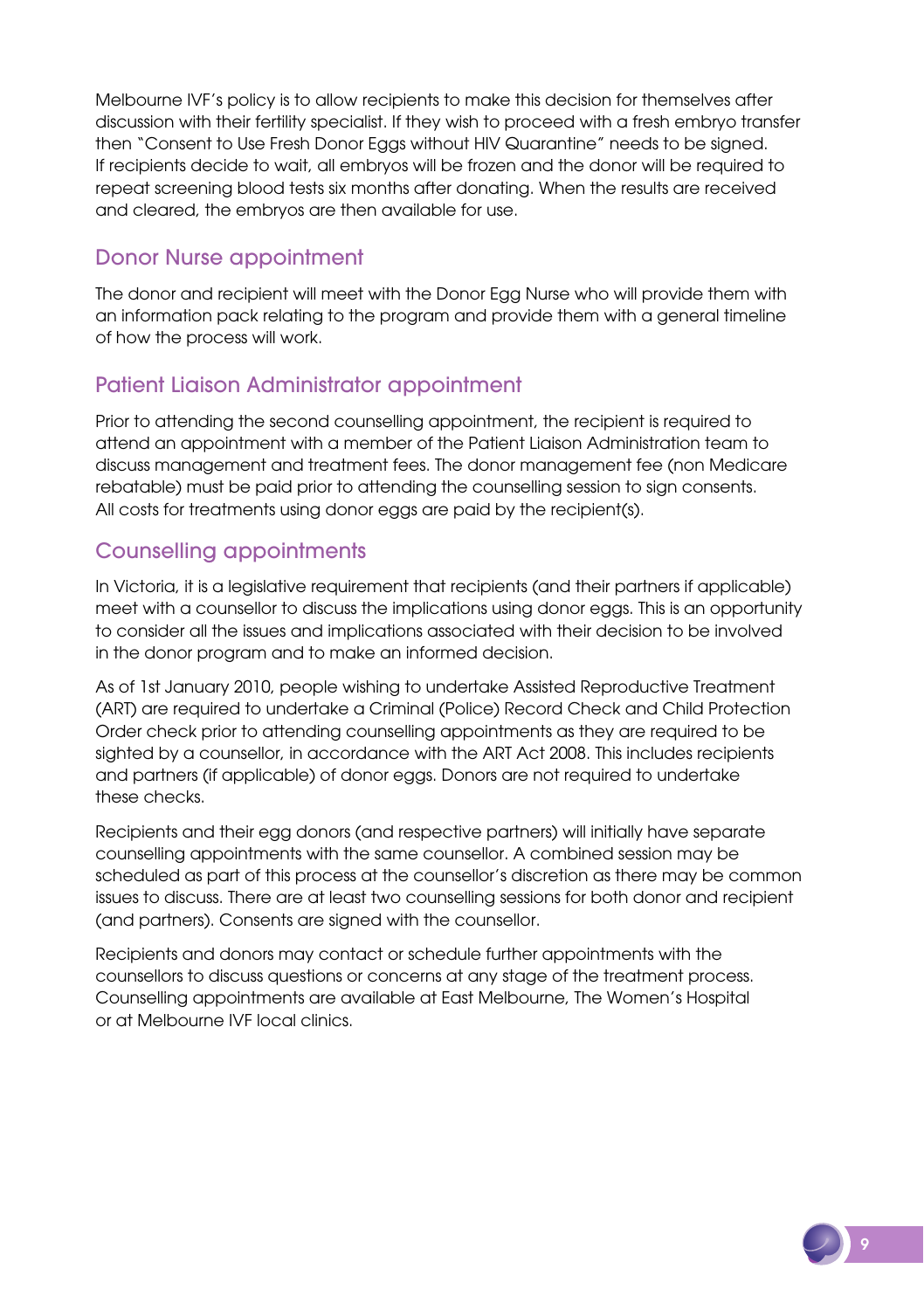#### Becoming a recipient — issues you and your partner should consider:

- Your feelings about creating a family where only one partner will be a genetic parent.
- Your feelings about parenting a child without a genetic link (where donor egg and sperm are used).
- Your feelings about being a single parent if undergoing treatment as a single woman.
- Whether you and your partner agree to use donor eggs or one prefers to investigate other options.
- If enough time has been given to understanding and grieving the loss of your fertility.
- How the donation, whether successful or not, is likely to impact on your relationship with the donor.
- How your relationship will be affected if the donation is unsuccessful.
- How will you feel if the child wants to contact the donor?
- What to tell any donor conceived child.
- What should you tell family and friends?
- Who else should you tell?

#### Donors from overseas

There may be additional financial considerations if an egg donor is from overseas. Unless the donor is entitled to an Australian Medicare card, full costs for the treatment and procedures will be charged. The donor is deemed to be the patient because she has the egg collection procedure and this cannot be transferred to the recipient's Medicare card. The recipient couple pay all the costs.

Further queries regarding fees should be made to the Patient Liaison Administrators at Melbourne IVF on 03 9473 4444.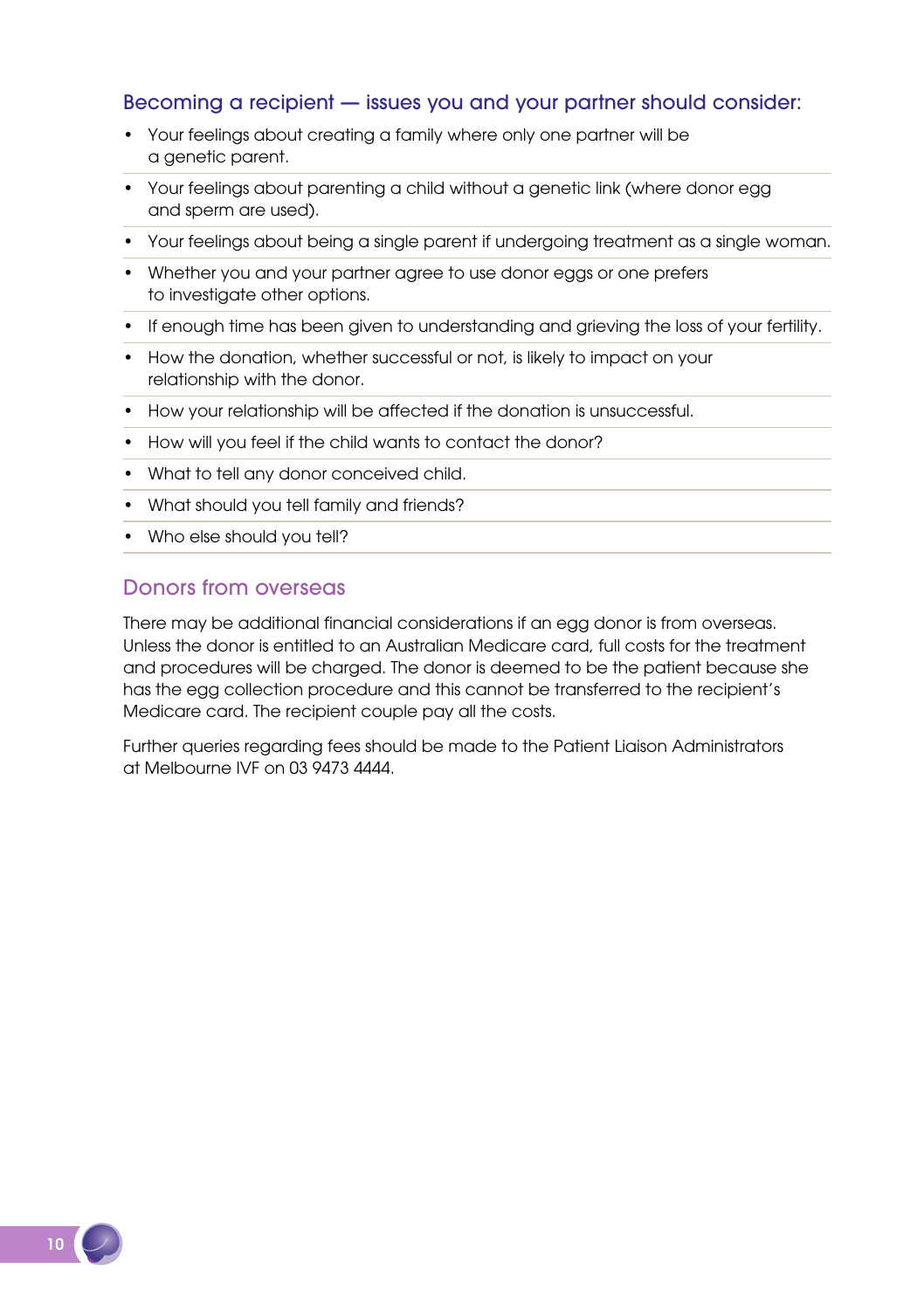## Preparing for treatment (Recipient)

| <b>Contact Donor Team</b>                                                                            | Donor Program Nurse provides information and forwards information<br>pack to recipient.                                                                                                                                                                                                                                                   |  |
|------------------------------------------------------------------------------------------------------|-------------------------------------------------------------------------------------------------------------------------------------------------------------------------------------------------------------------------------------------------------------------------------------------------------------------------------------------|--|
| ◡                                                                                                    |                                                                                                                                                                                                                                                                                                                                           |  |
| <b>Medical Appointment with</b><br><b>Fertility Specialist</b>                                       | Recipient (and partner) attend appointment to undertake medical<br>evaluation, explain process, review treatment plan, sign consent forms<br>and arrange screening blood tests for recipient and partner.                                                                                                                                 |  |
| ◡                                                                                                    |                                                                                                                                                                                                                                                                                                                                           |  |
| <b>Apply for Criminal (Police)</b><br><b>Record check and Child</b><br><b>Protection Order Check</b> | Recipient (and partner) organises checks through the relevant<br>government bodies (if not already undertaken). Please note these<br>can take 2-4 weeks to process. These checks must be received by<br>Melbourne IVF prior to the commencement of treatment. Please<br>Visit www.mivf.com.au for details on how to apply for the checks. |  |
| J                                                                                                    |                                                                                                                                                                                                                                                                                                                                           |  |
| <b>Contact Patient Liaison</b><br><b>Administration</b>                                              | Patient Liaison Administrator will organise two counselling appointments<br>(with same counsellor as donor), an appointment with a Patient Liaison<br>Administrator and a Donor Team Nurse appointment to discuss the<br>process and complete the necessary forms.                                                                        |  |
| ◡                                                                                                    |                                                                                                                                                                                                                                                                                                                                           |  |
| <b>Donor Team Appointment</b>                                                                        | Both the donor and recipient attend all meetings to discuss all<br>requirements. An information pack is provided. Partners are also<br>welcome to attend however it is not essential.                                                                                                                                                     |  |
| ◡                                                                                                    |                                                                                                                                                                                                                                                                                                                                           |  |
| <b>Counselling Appointment</b>                                                                       | Discuss implications involved in using donated eggs. Donors and<br>recipients will see the same counsellor at separate appointments.                                                                                                                                                                                                      |  |
| J                                                                                                    |                                                                                                                                                                                                                                                                                                                                           |  |
| <b>Patient Liaison Administrator</b><br><b>Appointment</b>                                           | Discuss management and treatment fees. The donor management<br>fee is required to be paid prior to the second counselling appointment.                                                                                                                                                                                                    |  |
| J                                                                                                    |                                                                                                                                                                                                                                                                                                                                           |  |
| <b>Counselling Appointment (2)</b>                                                                   | Second counselling appointment with same counsellor scheduled at<br>least 2 weeks after first counselling appointment to review issues and<br>sign consents. Appointment times are booked back to back with the<br>donors' counselling appointment, in case a joint session is required.                                                  |  |
| J                                                                                                    |                                                                                                                                                                                                                                                                                                                                           |  |
| <b>Nursing Information Sessions</b>                                                                  | Following the medical and counselling appointments, both the donor<br>and recipient attend a nurse information session together to discuss the<br>cycle in detail prior to commencing treatment. Partners are welcome to<br>attend however this is not essential.                                                                         |  |
| ◡                                                                                                    |                                                                                                                                                                                                                                                                                                                                           |  |
| <b>Fertility Specialist Review</b>                                                                   | Fertility Specialist (and in some instances a geneticist) reviews details<br>and advises if further follow up is required prior to commencing. Donor<br>Program Nurse notifies nursing department when treatment is ready<br>to commence.                                                                                                 |  |
| ◡                                                                                                    |                                                                                                                                                                                                                                                                                                                                           |  |

**Treatment begins (see page 12) Recipient contacts donor nurse on Day 1**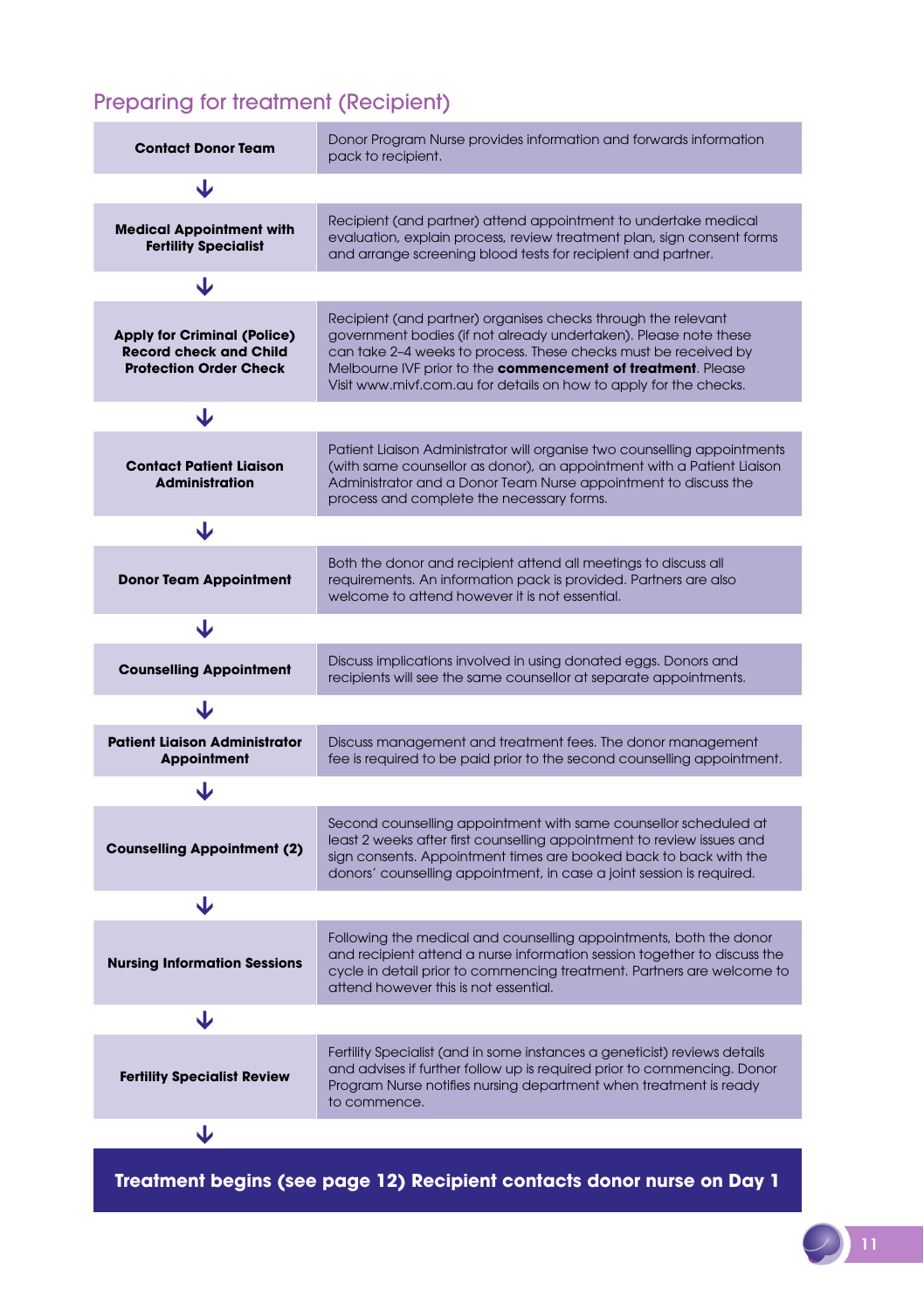## Treatment information for egg donors and recipients

#### Medication begins

If the recipient wishes to undertake a fresh embryo transfer, the nurse will co-ordinate the donor and recipient's cycles so that they are synchronised, in order for a fresh embryo transfer. If the recipient ovulates naturally, then synchronisation is achieved by taking the Oral Contraceptive Pill and Synarel to prevent the ovaries from producing follicles. Once the donor begins the Follicle Stimulating Hormone (FSH) injections the recipient will commence taking oestrogen tablets (Progynova) to build up the lining of the uterus in readiness for embryo transfer.

After approximately 7 days of taking the progynova recipients will have a scan to measure the lining of their uterus in readiness for embryo transfer. This usually occurs on the same day as the donor's stimulation scan.

On the day of the egg collection recipients commence taking progesterone pessaries vaginally and continue with the progynova tablets. Progesterone pessaries assist in maintaining the lining of the uterus in conjunction with the oestrogen tablets. Once these medications have been commenced they must be continued until informed to cease (see below).

Also on the morning of the egg collection day, the recipient's partner (if applicable) will be required to provide a semen sample. This will be prepared for the fertilisation procedure that same afternoon. If donor sperm is to be used it will also be prepared.

#### Common side effects of medications

Throughout the course of treatment some common side effects include:

- Headache
- Nausea
- Weight gain
- Breast tenderness

#### Embryo transfer

The embryo transfer is usually performed 2–5 days after the egg collection. The procedure is similar to a pap smear and usually takes approximately 10 minutes.

#### Pregnancy test

A pregnancy test is undertaken 11–14 days after embryo transfer. If pregnancy is achieved recipients remain on progesterone pessaries and progynova tablets until 8–12 weeks of pregnancy whilst the placenta is forming and begins to function.

Please note cycles may vary from that stated above. Further detailed information will be provided during the nurse information session.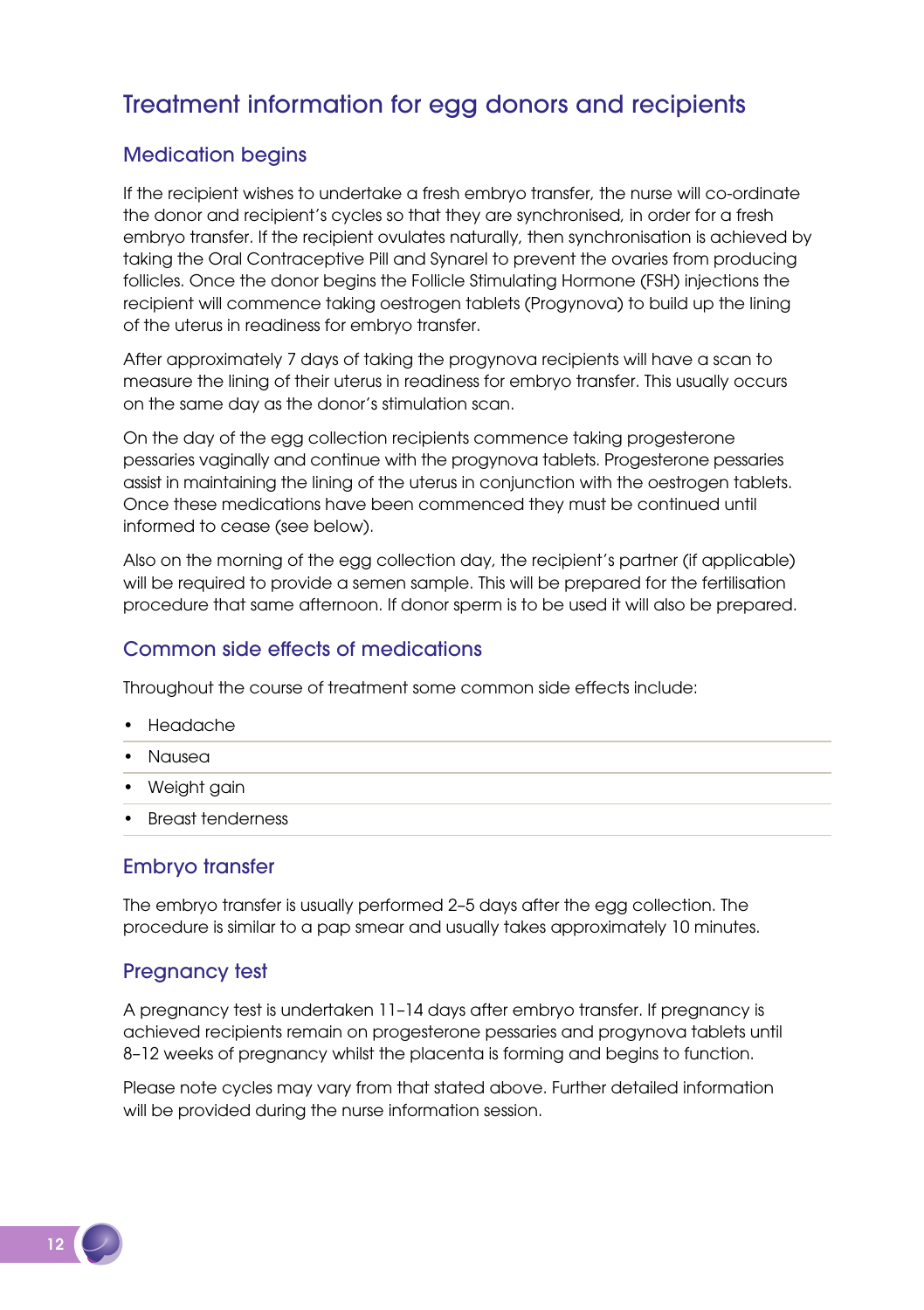## Treatment timeline for egg donors and recipients



13

Performed 11–14 days after egg collection.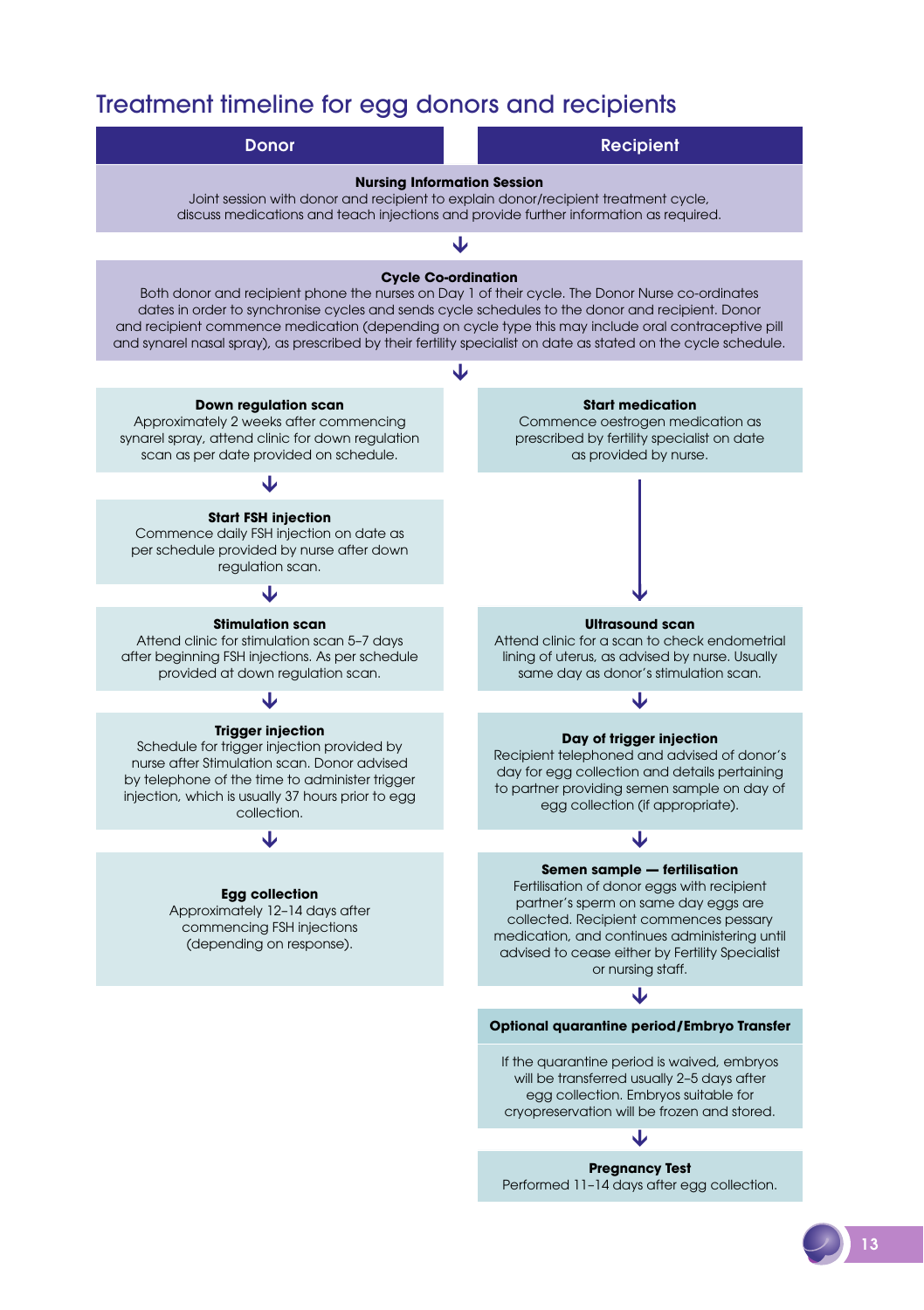## Legislative requirements: Assisted Reproductive Treatment Act 2008

The Melbourne IVF Donor Program is guided by the legislative requirements under the Assisted Reproductive Treatment Act 2008. Under this legislation the following important information applies:

- 1. A donor's consent lapses after 10 years, unless a lesser period is specified by the donor.
- 2. The person who produced the gametes (eggs & sperm) from which the embryo has been formed must consent to embryo storage period beyond 5 years and also must consent to the removal of the embryo(s) from storage.
- 3. The import or export of donor gametes or embryos formed from donor gametes in or out of Victoria must have written approval from the Victorian Assisted Reproductive Treatment Authority (VARTA). Melbourne IVF is required to give the donor written notice of the name of the clinic to which embryo(s) created from their eggs has been exported.
- 4. It is an offence under the ART Act 2008 to knowingly or recklessly provide false or misleading information or omit to give material information.
- 5. Posthumous use of donor gametes is not possible.

#### Status of children

- Where a donor egg was used by a married woman or a woman in a bona fide domestic relationship, the woman and her husband/partner shall be presumed for all purposes to be the mother and father of any child born as a result of the pregnancy.
- A woman's female partner is presumed to be the legal parent of any child born as a result of a treatment procedure if she:
	- was her partner at the time of treatment and resulting pregnancy, and
	- consented to the treatment procedure.
- Where a donor egg was used by a woman with a female partner or a woman with no partner, the donor who produced the egg is presumed not to be the mother of any child born as a result the pregnancy.

#### Birth registration

- Melbourne IVF must provide Information regarding births of donor conceived offspring to Births, Deaths and Marriages (BDM), who will maintain the Central and Voluntary donor registers.
- If the birth registrations statement indicates that the chid was conceived by a donor treatment, the Registrar must mark the words "donor conceived" against the entry about the child's birth in the register.
- If the donor conceived offspring applies for a birth certificate after 18 years of age the Registrar must attach an addendum to the certificate stating further information is available about this entry.
- The Registrar is only able to issue the addendum to the donor conceived person named in the entry on the register.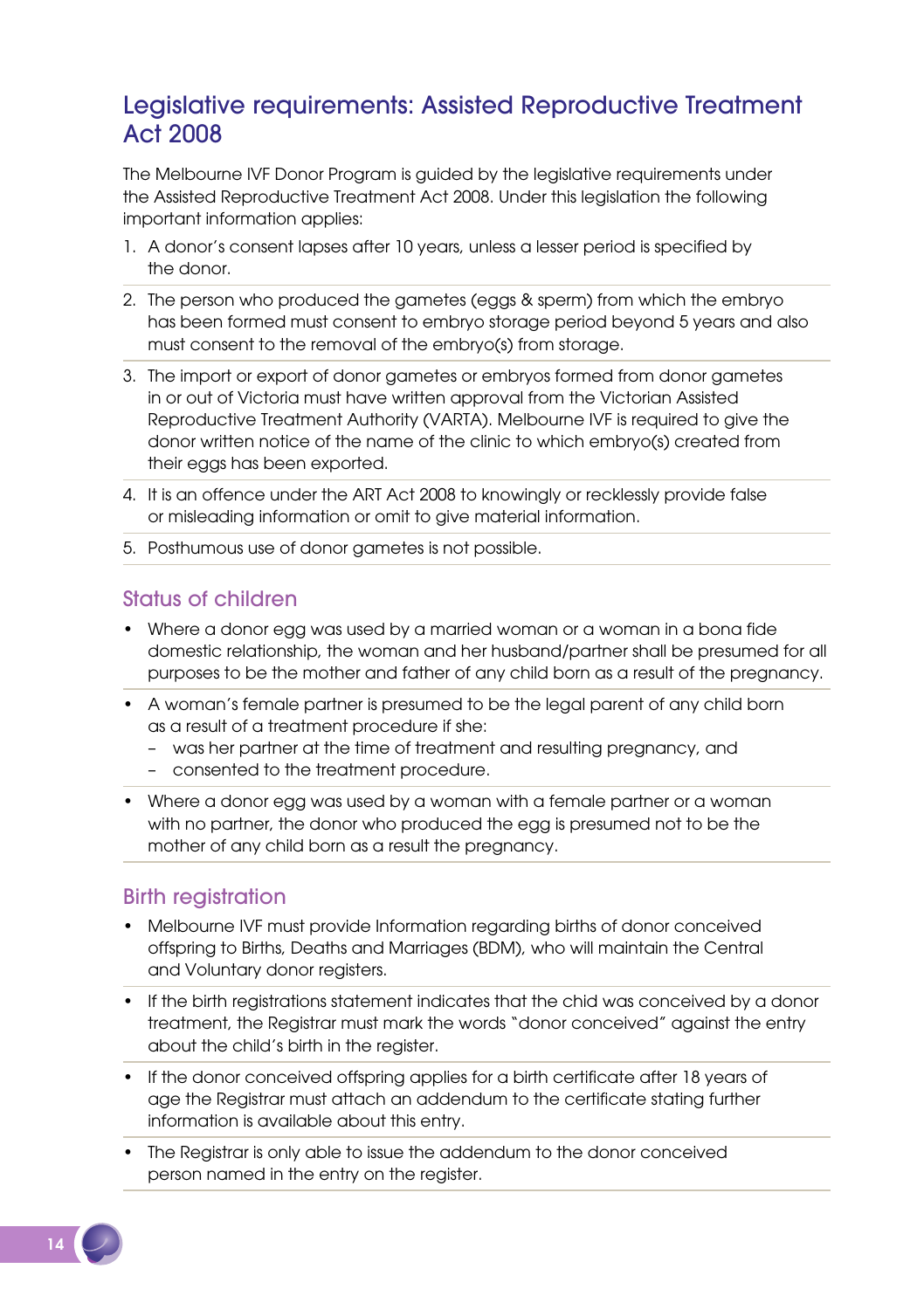The Registry of Births, Deaths & Marriages contact donors in writing to verify the information Melbourne IVF provides Births, Deaths & Marriages when donors details are first entered on the Births, Deaths & Marriages central register (i.e. when the first donor conceived child is born). It is the donors responsibility to notify Births, Deaths & Marriages of any change to their contact details.

Melbourne IVF encourages all individuals/couples to seek independent legal advice before donating gametes/embryos or using a gamete or embryo donor.

## Telling children about their donor origins

Research indicates that there are many benefits for the donor conceived child and family as a whole if disclosure to the child regarding their donor origins occurs at an early age (Schieb, Riordan & Rubin.,2005). A sense of openness and honesty is promoted and the child is able to incorporate this information into their developing sense of identity (Rumball & Adair.,1999), reducing the risk of the child experiencing any sense of shame or secrecy. A child then has the opportunity for gradual understanding of their donor conception.

In comparison, research investigating offspring who were told at an older age found that children were more likely to feel confused, deceived or betrayed (Turner & Coyle, 2000).

In addition to the emotional, psychological and family functioning benefits of disclosure at an early age, there are also practical benefits such as the child having access to their medical and genetic history.

The issue of disclosure may create anxiety for many parents. Your Melbourne IVF counsellor is available to discuss disclosing and assist you in making decisions that are in the best interest of your family.

There is also an abundance of resources including children's books which may assist in explaining donor conception to children. The Victorian Assisted Reproductive Treatment Authority website also provides information and a list of resources, to support parents with disclosing to their children at any age. Please refer to contacts and reference list at the end of this booklet.

Please contact the counselling department if you have any further questions.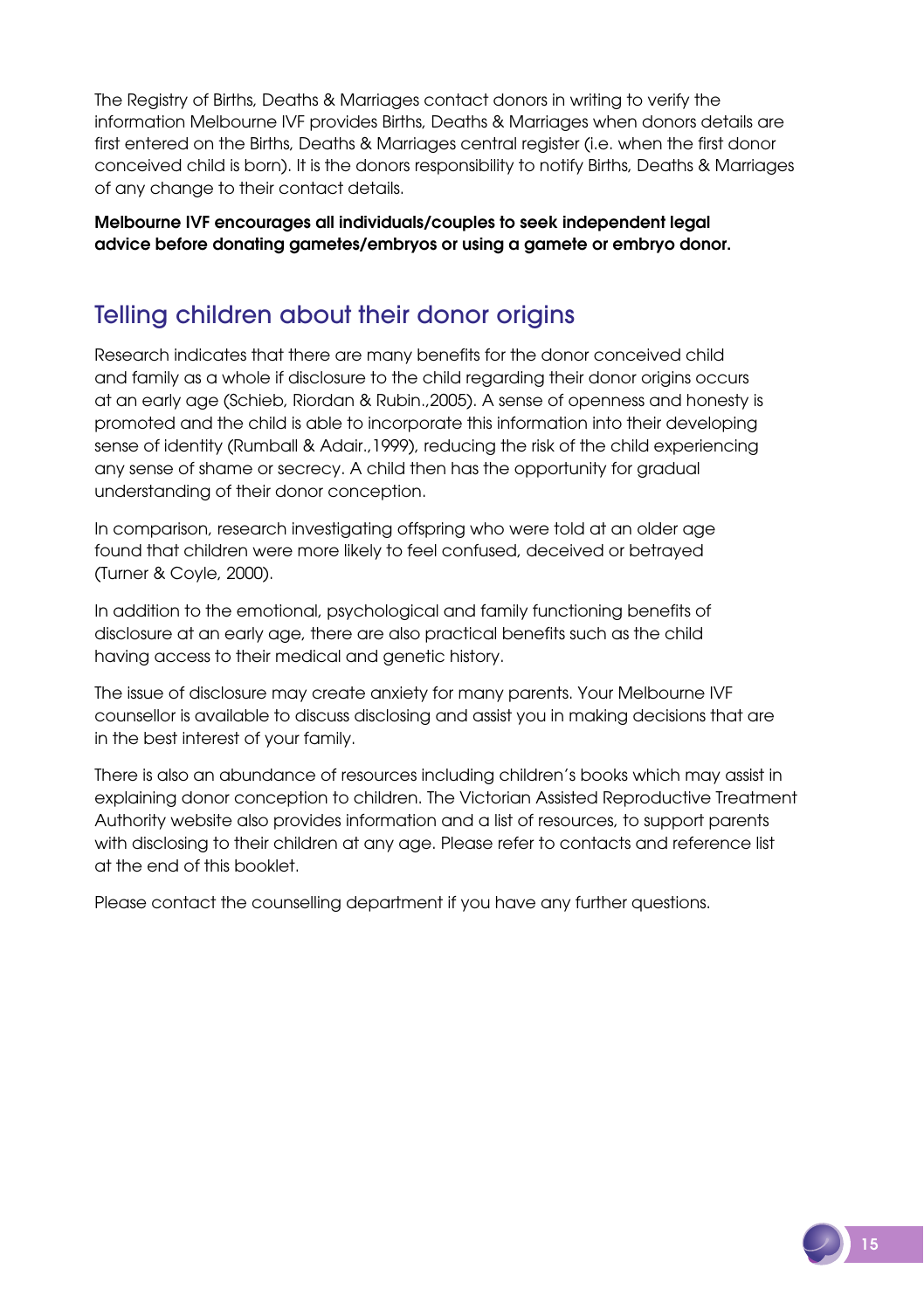## Contacts and resources

## Journal articles

MacCallum F, Golombok S. Embryo donation families: mothers' decisions regarding disclosure of donor conception. *Human Reproduction 2007*;22:2888-2895

McGee G, Brakman S, Burmankin AD. Disclosure to children conceived with donor gametes should not be optional. *Human Reproduction 2001*;6:2033-2036

Mahlstedt P, Greenfeld D. Assisted reproductive technology with donor gametes: the need for patient preparation. *Fertility & Sterility 1989*;52:908-914

Rumball A, Adair V. Telling the story: parents' scripts for donor offspring. *Human Reproduction 1999*;14:1392-1399

Scheib JE, Riordan M, Rubin S. Adolescents with open identity sperm donors: reports from 12–17 year olds. *Human Reproduction 2005*;20:239-252

Shenfield F, Steele SJ. What are the effects of anonymity and secrecy on the welfare of the child in gamete donation? *Human Reproduction 1997*;12:392-395

Turner A, Coyle A. What does it mean to be a donor offspring? The identity experiences of adults conceived by donor insemination and the implications for counselling and therapy. *Human Reproduction 2000*;15:2041-2051

#### Books

Ehrensaft D. *Mommies, Daddies, Donors, Surrogates; Answering Tough Questions and Building Strong Families.* New York (NY): Guilford Press; 2005

Rawlings D, Looi K. *Swimming Upstream: The Struggle to Conceive.*  South Australia: Landmark Media; 2006

Johnson PI. *Taking Charge of your infertility.* Indianapolis (IN): Perspectives Press; 1994

## Books for children

Bourne K. *Sometimes it takes three to make a baby: Explaining egg donor conception to young children.* East Melbourne: Melbourne IVF; 2002

Donor Conception Network UK. *Our Story.* Nottingham: Donor Conception Network UK; 2002

Grimes J. B*efore You Were Born: Our wish for a baby*. Iowa: X,Y. and Me, LLC; 2004

Paul J, editor. *How I began: The story of donor insemination.* Melbourne: Fertility Society of Australia; 1988

#### DVD

Evans L. *Telling and Talking* [DVD]. Nottingham: Donor Conception Network; 2006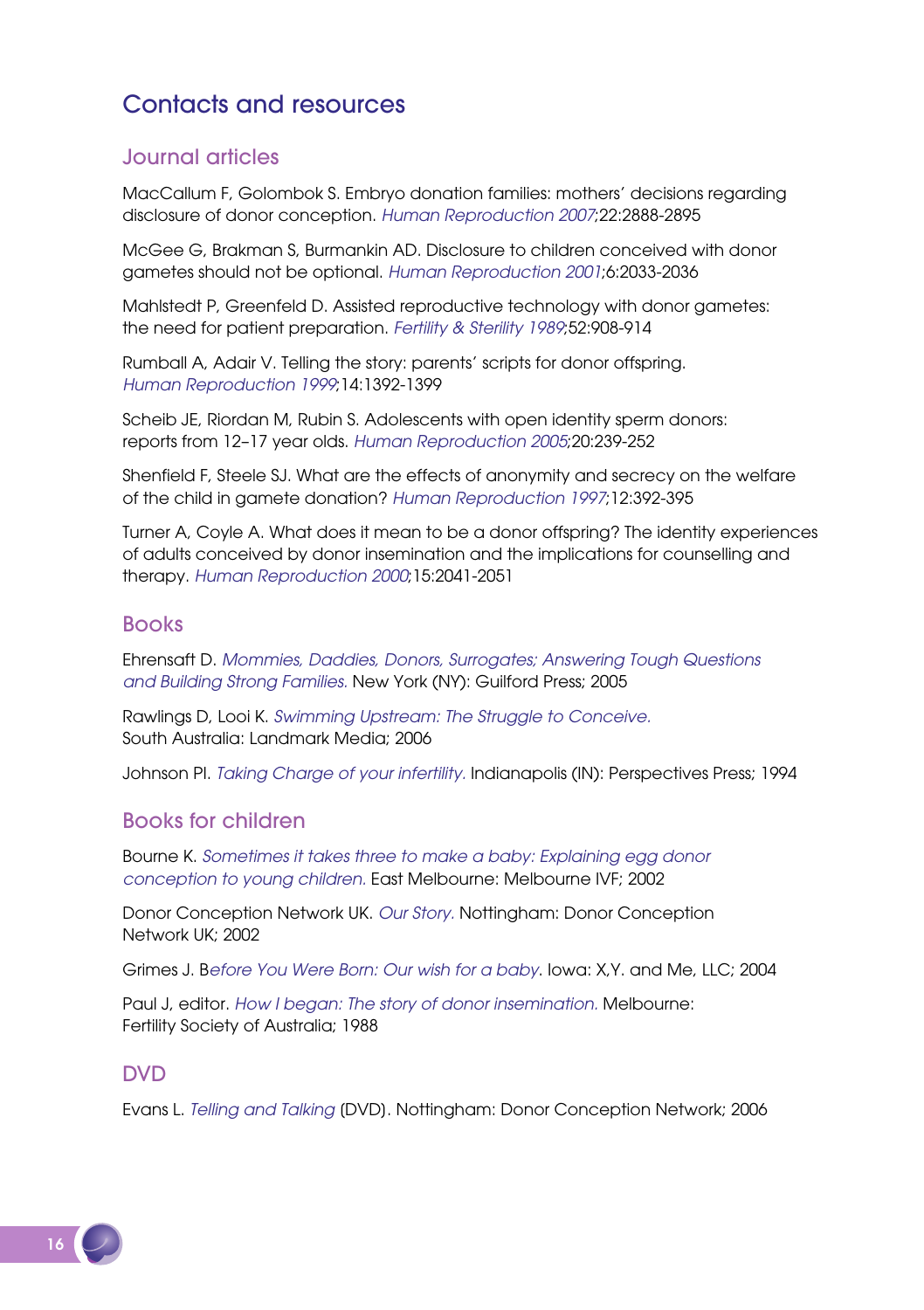## Support Groups

The egg donor support group is a group for new or expectant mums with a baby from a donor egg, or for those who are thinking about becoming a family via egg donation.

Visit www.mivf.com.au "support groups" for further information.

## Contacts and resources

| <b>Resource</b>                                                                        | <b>Telephone</b> | <b>Web-email contacts</b>                                        |
|----------------------------------------------------------------------------------------|------------------|------------------------------------------------------------------|
| <b>Melbourne IVF</b>                                                                   | 03 9473 4444     | www.mivf.com.au                                                  |
| <b>Donor Program Nurse</b>                                                             | 03 9473 4401     | donoreggembryo@mivf.com.au                                       |
| <b>Counsellors</b>                                                                     | 03 9473 4444     |                                                                  |
| <b>Donor Team Nurses</b><br>Melbourne IVF                                              | 03 9473 4444     | Email respective team donor<br>nurse at: donornurses@mivf.com.au |
| <b>Patient Ligison Team</b><br><b>Administration</b>                                   | 03 9473 4444     |                                                                  |
| <b>VARTA - Victorian Assisted</b><br><b>Reproductive Treatment</b><br><b>Authority</b> | 03 8601 5250     | www.varta@varta.org.au                                           |
| <b>BDM</b> - Births, Deaths and<br><b>Marriage</b>                                     | 1300 369 367     | www.bdm.vic.gov.au                                               |
| <b>Donor conception</b><br><b>Support Group</b>                                        | 02 9793 9335     | www.dcsg.org.au                                                  |
| <b>Donor Conception</b><br><b>Network UK</b>                                           |                  | enquiries@dcnetwork.org<br>www.dcnetwork.org                     |